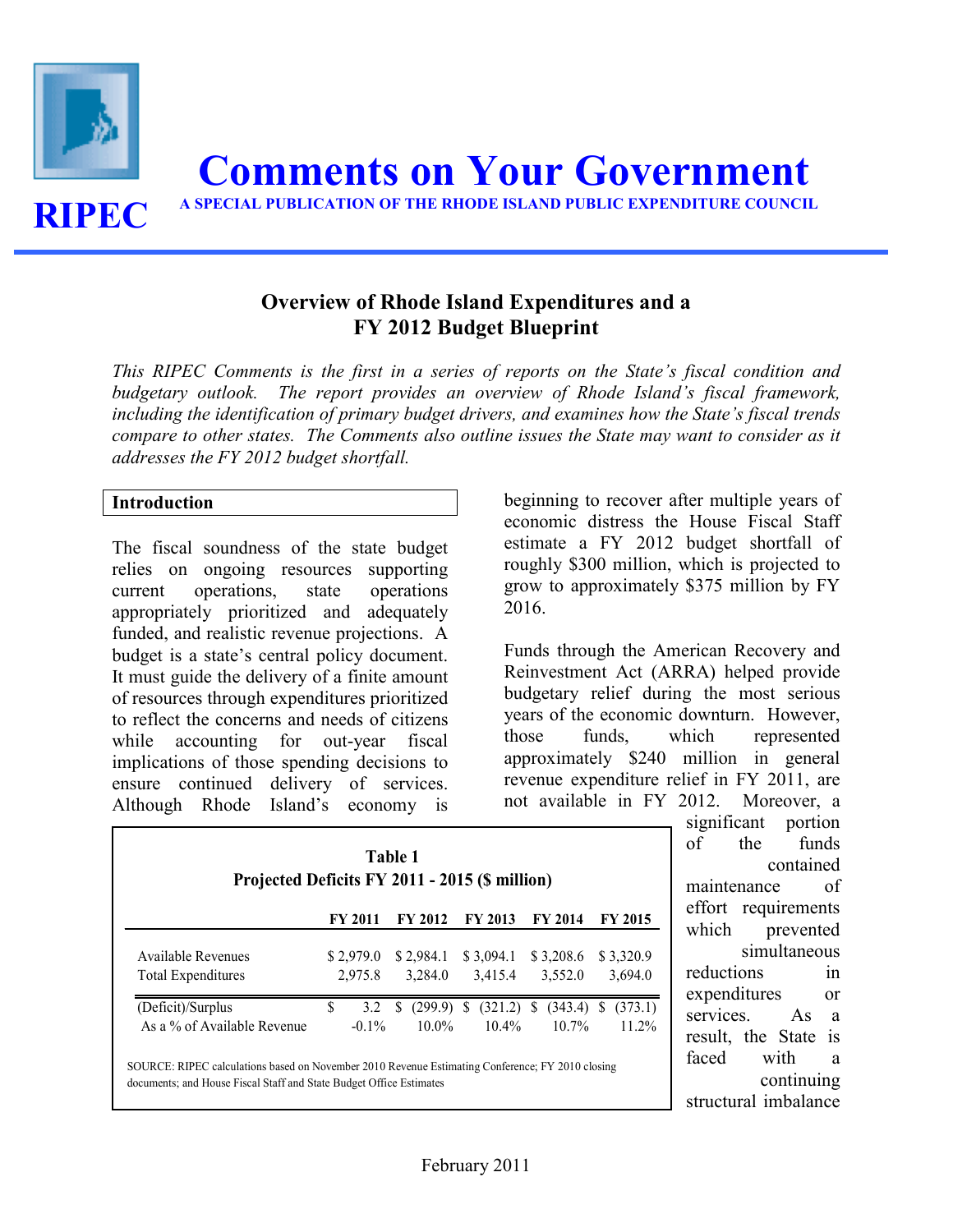that is projected to result in persistent outyear deficits.

As the national and Rhode Island economies emerge from the recession, it is imperative that Rhode Island resolve its structural deficit in order to grow its economy and attract new investment. If Rhode Island is to successfully compete for jobs, grow its economy and sustain necessary government programs, it is essential that the State adopt a structural response to the budget crisis it faces. The years of excess growth in spending over recurring revenues must be limited and the State must take a new approach to stay within revenue limits without using broad-based taxes, one-time or expenditure delays revenues to balance the budget.

#### Expenditure Overview

In order to provide context to the discussion, this section provides an overview of Rhode Island's historical and current expenditures,

| <b>Table 2</b>                             |
|--------------------------------------------|
| <b>Rhode Island All Funds Expenditures</b> |
| FY 2001 - FY 2011 (E) (\$ millions)        |

| <b>Fiscal</b><br>Year | <b>All Funds Percent</b><br>Exp | Change   | <b>REC</b><br>Personal<br><b>Income</b> | Percent<br>Change | Annual<br><b>CPI</b> | <b>REC</b><br>Percent<br>Change |
|-----------------------|---------------------------------|----------|-----------------------------------------|-------------------|----------------------|---------------------------------|
|                       |                                 |          |                                         |                   |                      |                                 |
| 2001                  | \$4,839.2                       | $9.3\%$  | \$32.6                                  | 6.1%              | 178.1                | $3.4\%$                         |
| 2002                  | 5,189.9                         | $7.2\%$  | 33.8                                    | 3.5%              | 181.3                | 1.8%                            |
| 2003                  | 5,433.1                         | 4.7%     | 34.8                                    | $3.0\%$           | 184.7                | 1.9%                            |
| 2004                  | 5,776.6                         | $6.3\%$  | 36.4                                    | 4.8%              | 188.8                | $2.2\%$                         |
| 2005                  | 6,000.3                         | $3.9\%$  | 38.2                                    | 4.8%              | 194.4                | $3.0\%$                         |
| 2006                  | 6,507.5                         | 8.5%     | 39.7                                    | $3.9\%$           | 201.8                | 3.8%                            |
| 2007                  | 6,564.0                         | $0.9\%$  | 41.9                                    | 5.6%              | 207.1                | 2.6%                            |
| 2008                  | 6,935.2                         | 5.7%     | 43.5                                    | $3.7\%$           | 214.7                | 3.7%                            |
| 2009                  | 7,342.5                         | 5.9%     | 43.6                                    | $0.4\%$           | 217.7                | $1.4\%$                         |
| 2010 F                | 8,068.3                         | $9.9\%$  | 43.9                                    | $0.5\%$           | 219.9                | $1.0\%$                         |
| 2011 E                | 7,864.1                         | $-2.5\%$ | 44.7                                    | $2.0\%$           | 222.5                | $1.2\%$                         |
| FY 2001-11            | 62.5%                           |          | 37.1%                                   |                   | 25.0%                |                                 |
| Ave Annual            | $5.0\%$                         |          | $3.2\%$                                 |                   | 2.3%                 |                                 |
|                       |                                 |          |                                         |                   |                      |                                 |

Source: State budget documents; Nov 2010 Consensus Economic Forecast; RIPEC calculations

and examines how the State's general revenue spending compares to the rest of the country.

#### Rhode Island Overview

On an all-funds basis, expenditures increased from \$4,839.2 million in FY 2001 to \$7,864.1 million in FY 2011 (enacted) as shown on table 1. This translates into an average annual rate of 5.0 percent, compared to a 3.2 percent average annual increase in personal income and a 2.3 percent average annual increase in inflation. On an adjusted basis, all funds expenditures increased 35.4 percent between FY 2001 and the enacted FY 2011 budget, or by 3.1 percent annually. All funds spending accelerated in FY 2010, largely due to the infusion of stimulus funding from the federal government rather than an increase in State spending. While total expenditures increased by 9.9 percent between FY 2009 and FY 2010, general revenue spending decreased by 4.5 percent. At the same time, it should be noted that the decrease in state general revenue funding primarily reflects federal funds supplanting general revenue spending,

rather than structural reductions on the part of the State.

Chart 1 shows how general revenue expenditures compare to personal income growth and inflation from FY 2001 to FY 2011 (enacted). During this time, general revenue expenditures in Rhode Island have increased at an estimated average annual rate of 1.7 percent per year, or by 18.5 percent, from \$2,651.7 million in FY 2001 to \$2,942.1 million in FY 2011. On an adjusted basis, general revenue expenditures decreased 1.2 percent (an average annual rate of -0.1 percent) during the same time period. Unadjusted general revenue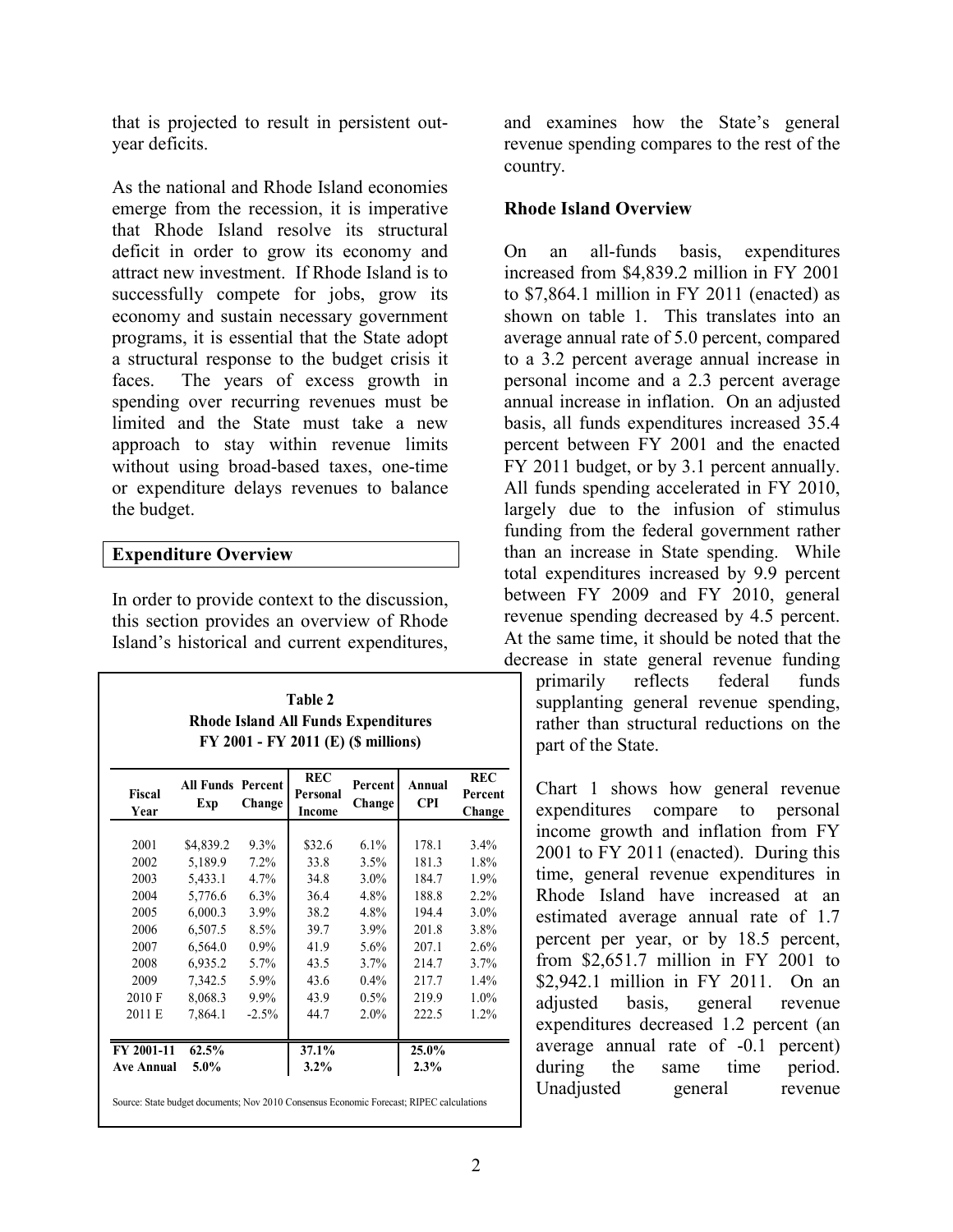

expenditures grew at a slower rate than unadjusted personal income and the CPI during the 10-year time period; however, this is largely due to declines in general revenue spending in both FY 2009 and FY 2010, reflecting the contraction of revenues during these years.

### How Rhode Island Compares

 According to "The Fiscal Survey of the States, 2010", published by the National

Association of State Budget Officers (NASBO) and the National Governors Association (NGA), Rhode Island's enacted FY 2011 general revenue expenditures of \$2,795 per capita are 33.8 percent higher than national general revenue expenditures per capita of \$2,089. In New England, general revenue expenditures per capita were the highest in Connecticut (136.6 percent higher than the national average), and the lowest in New Hampshire (41.1 percent below the national average).



Between FY 2009 and FY 2010, general revenue expenditures in Rhode Island decreased by 4.6 percent. Across the US, general revenue spending decreased by 8.1 percent. Rhode Island's decrease in expenditures was the third largest in the region, behind Vermont (5.2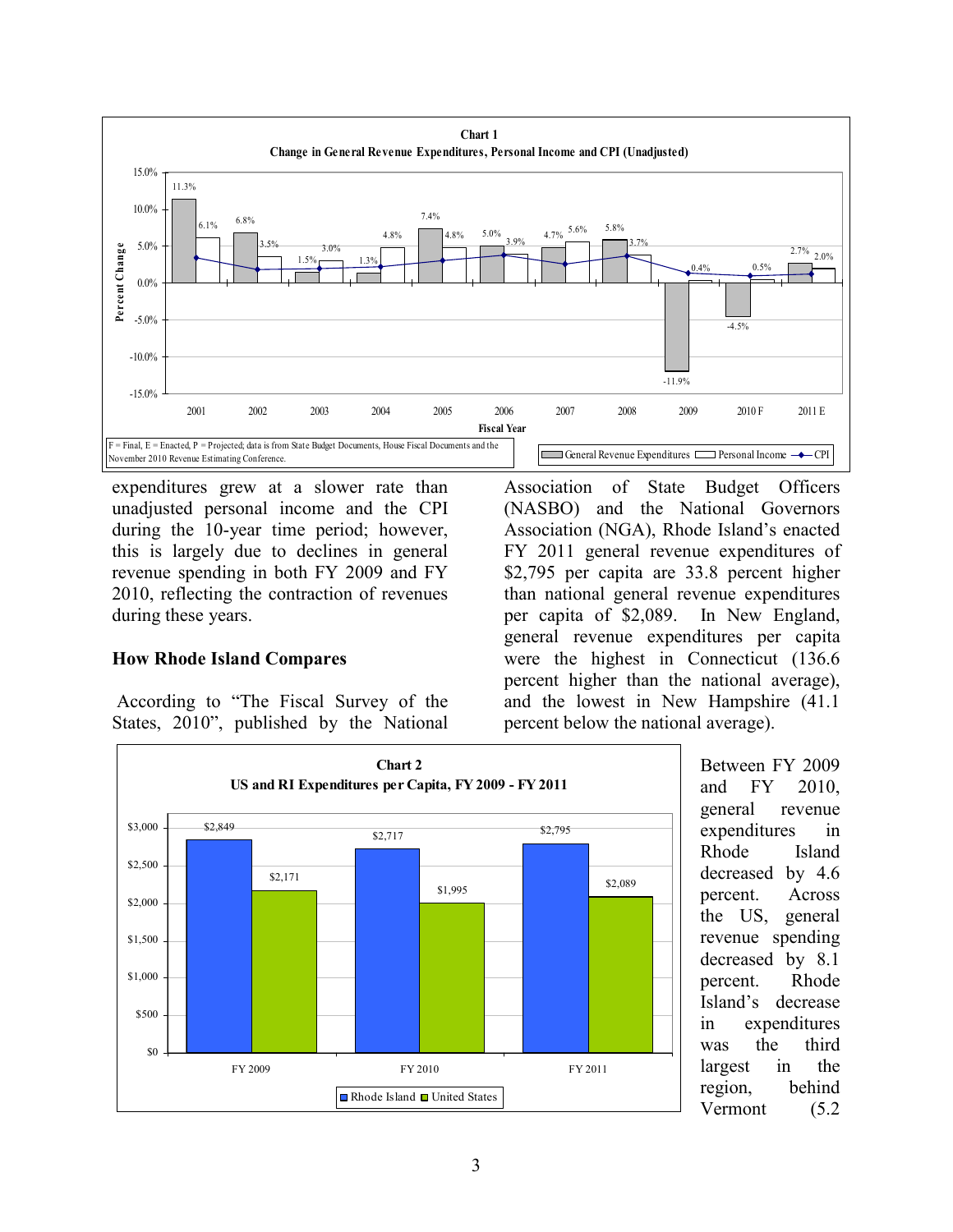percent) and Maine (5.5 percent). During the time period, Connecticut was the only New England state to see an increase in general revenue expenditures.

### Expenditures by Function and Category

While examining total expenditures provides a baseline for how much a state spends, total spending does not reflect how a state allocates its available resources. In Rhode Island, expenditures are allocated by function, that is, by agencies with like programs and purposes. Functions include general government, human services, education, public safety, natural resources, and transportation. Expenditures are also allocated by accounting categories that reflect what is purchased, i.e. personnel, operations, local aid, grants and benefits, capital, debt service and operating transfers.

# Expenditures by Function

Chart 3 shows adjusted total expenditures from FY 2001 to FY 2011E allocated by function. Over the ten-year time period, adjusted all funds expenditures increased by \$2,057.5 million. Human services

accounted for the largest share of the increase (37.5 percent), followed by general government (28.8 percent) and education (26.3 percent). In all years, human services expenditures accounted for the majority of total spending (approximately 40 percent of the budget), followed by education, which accounts for approximately 25 percent of total expenditures. Despite growing by 11.7 percent during this time frame, transportation expenditures represent a smaller portion of the budget in FY 2011E compared to FY 2001 spending.

Adjusted general revenue expenditures – as shown on chart 4 – decreased from \$2,979.0 million in FY 2001 to \$2,942.1 million in the FY 2011 enacted budget. When the stimulus funds – which were largely used to supplant general revenue spending – are included in the FY 2011 budget, total general revenue-related expenditures were \$3,175.9 million, or 6.6 percent higher than adjusted FY 2001 general revenue spending. As with total expenditures, the categories of human services and education accounted the largest share of the budget, representing 33.8 percent and 32.5 percent of all general revenue spending in FY 2011.



At the same time, human servicesrelated expenditures represented a smaller share of the budget in FY 2011E when compared to the FY 2001 expenditure level. This is likely due to the enhanced federal medical assistance percentage (FMAP) available through ARRA rather than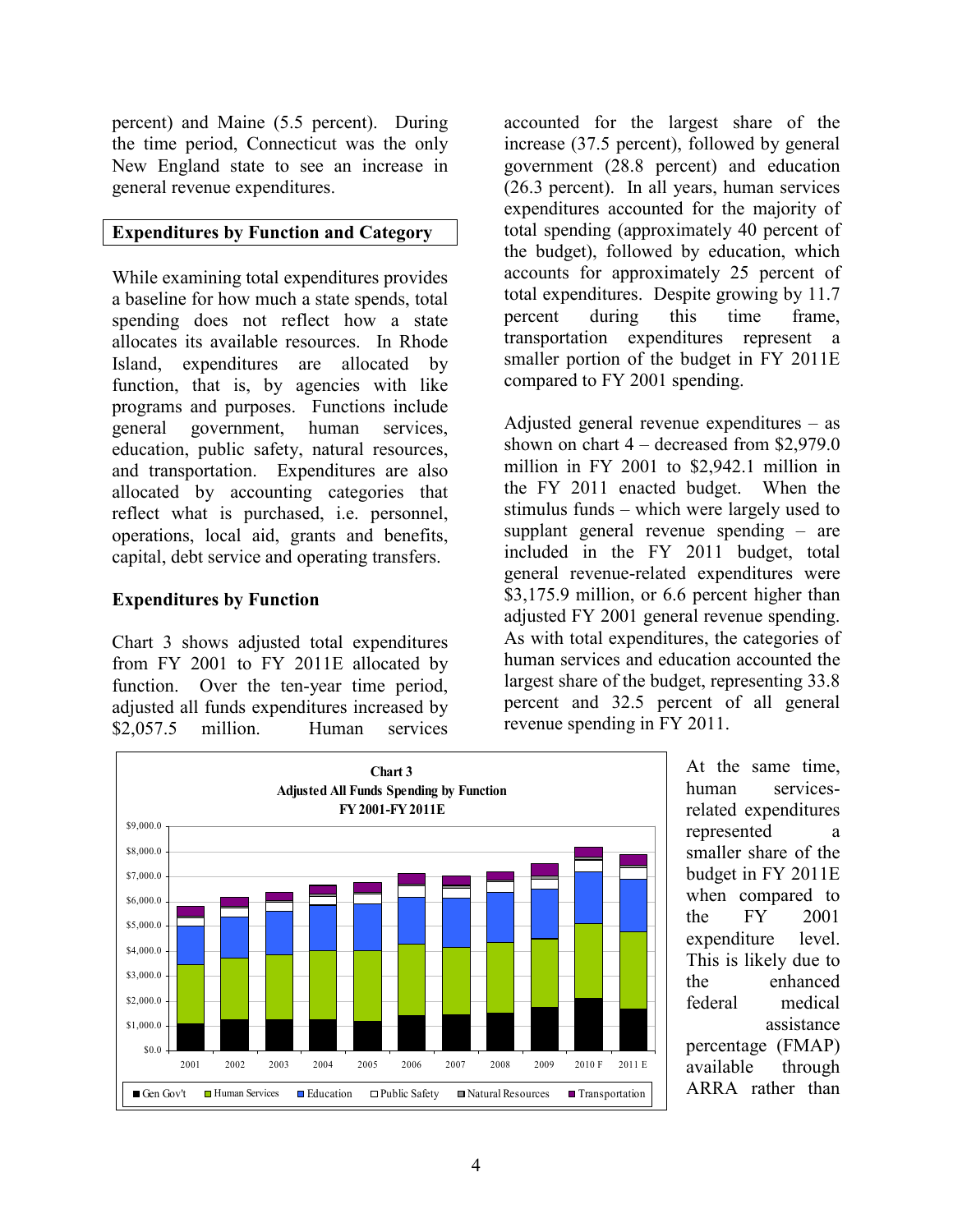

structural change. At the same time, it should be noted that, the receipt of ARRA funds was contingent upon certain maintenance of effort (MOE) requirements, such as maintaining the same eligibility levels for Medicaid as those in place as of July 1, 2008.

In addition to lowered human servicesrelated spending, general government and

natural resources expenditures declined, both in absolute terms and as a share of the budget. Adjusted general government expenditures fell from \$494.5 million in FY 2001 to \$434.6 million in FY 2011E (12.1 percent) and account for 13.7 percent of total FY 2011E compared to 16.6 percent of the FY 2001 budget. By contrast, education and public safetyrelated spending increased over the tenyear time period.

## Expenditures by **Category**

As noted above, since FY 2001, all funds expenditures have increased by \$2,057.4 million. Of this amount, \$1,351.4 million, or 65.7 percent, was for grants and benefits. Further, grants and benefits have accounted for an increasingly larger

share of the budget over the past ten years. In FY 2001, grants and benefits represented 43.3 percent of total State spending, compared to almost 50 percent in FY 2011E. Of note, unemployment insurance benefits, which are included in the grants and benefits category, more than doubled between FY 2008 and FY 2009, from \$251.3 million to \$561.1 million. The FY 2010 budget

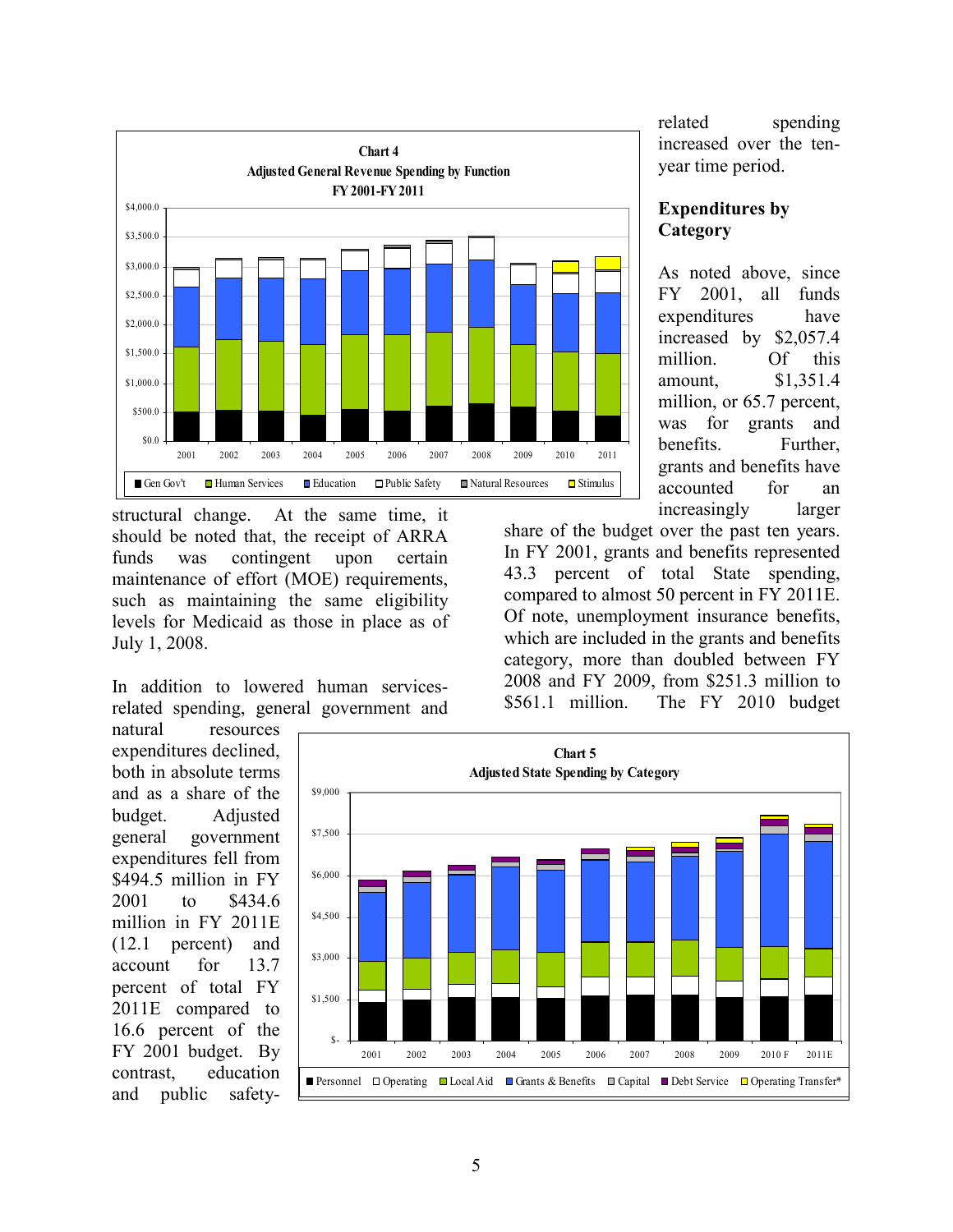included unemployment expenditures of \$770.2 million, while the FY 2011 enacted budget included \$567.2 million.

The second-largest share of growth was in personnel expenditures, which accounted for 12.8 percent of the total increase during the time frame. When personnel and operating expenditures are combined, the two categories represented approximately 30 percent of the total increase in adjusted expenditures over the past ten years. As a share of the total budget, personnel and operating expenditures have accounted for between 28 and 32 percent of total spending since FY 2001.

Local aid accounted for less than one percent of the total increase over the ten years and accounted for just 13.4 percent of the State's FY 2011E budget. However, local aid has been cut significantly since FY 2008 when total spending in this category represented just over 18 percent of total spending. Despite reductions in this category of spending, local aid expenditures remain the third largest category of spending in the total budget.

# Budget Drivers

The State's expenditure history reveals a number of trends. In general, Rhode Island has historically, and increasingly, devoted funds to three primary areas: human services/grants and benefits; personnel/operations; and local/education aid. National comparisons also indicate that Rhode Island's spending in these areas tends to be higher than the national average and frequently ranks among the top ten states (see: "How Rhode Island Expenditures Compare" for a more in-depth comparison). These areas appear to represent the most significant drivers of the State budget growth. This section of the report examines

these areas of spending in additional detail, actions taken by other states to control spending growth in these areas, and structural changes Rhode Island may want to consider as the FY 2012 budget is developed.

# Human Services/Assistance, Grants and **Benefits**

Grants and benefits for human services programs represent the largest share of expenditures in the total budget. Of the \$3,121.9 million appropriated for human services in FY 2011E, 84.0 percent, or \$2,621.0 million, was for grants and benefits. The FY 2011 enacted budget includes general revenue spending of \$871.3 million for grants and benefits within human services departments. The majority of these expenditures are for medical assistance programs. Since FY 2001, total expenditures for medical assistance have increased at an average annual rate of 6.7 percent (3.6 percent for general revenues).

In an effort to contain Medicaid costs and to increase flexibility within the program, Rhode Island has received a waiver from the Federal Government which altered how the Medicaid program operates. The Rhode Island Global Consumer Choice Compact Waiver, or Global Waiver, was approved by the Centers for Medicare & Medicaid Services (CMS) on January 16, 2009. The Global Waiver establishes a new Federal-State compact that provides the State with greater flexibility to provide services in a more cost effective way that will better meet the needs of Rhode Islanders.

# How Rhode Island Compares

National data indicate that Rhode Island devotes more of its resources to Medicaid than most states. Census data from FY 2008, the most recent year for which data is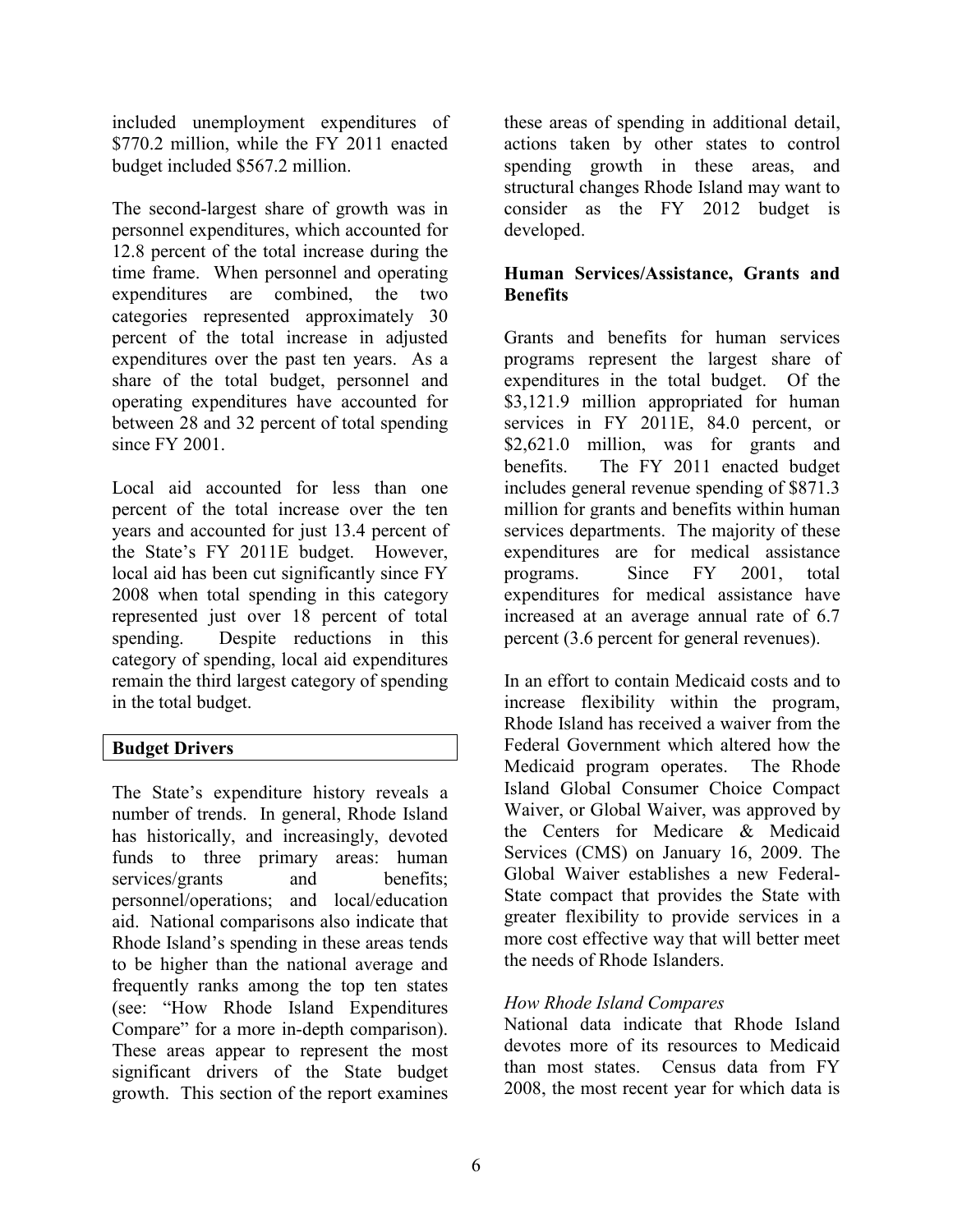

available, indicate that Rhode Island's vendor payments, which are primarily Medicaid-related expenditures, ranked 2<sup>nd</sup> highest on a per \$1,000 of personal income basis, and highest on a per capita basis. The Henry J. Kaiser Family Foundation (KFF) maintains a database to track Medicaid spending by state, which includes more recent data. According to the Kaiser Foundation, in FY 2009, Rhode Island ranked fourth behind Ohio, New Hampshire and Massachusetts in state Medicaid spending as a percentage of their general fund.

The chart above shows how Rhode Island compares to the United States average and to the rest of New England for the most recent fiscal years available. Of the six New England states, only Massachusetts and New Hampshire dedicated a greater share of their general revenue budget to Medicaid spending. At the same time, Vermont was the only New England state that devoted a smaller share of own-source revenue to Medicaid compared to the national average.

Spending on Medicaid is driven both by the number of enrollees and the average cost per



enrollee. According to the KFF, 16 percent of the population in Rhode Island and across the United States was covered by Medicaid in FY 2009. However, research by the KFF also shows Rhode Island ranked highest in the country for average Medicaid payment per enrollee. In FY 2007, the most recent year for which nationally comparable data is available, Rhode Island's per enrollee Medicaid expenditures of \$8,796 were 70.4 percent higher than the national average of \$5,163.

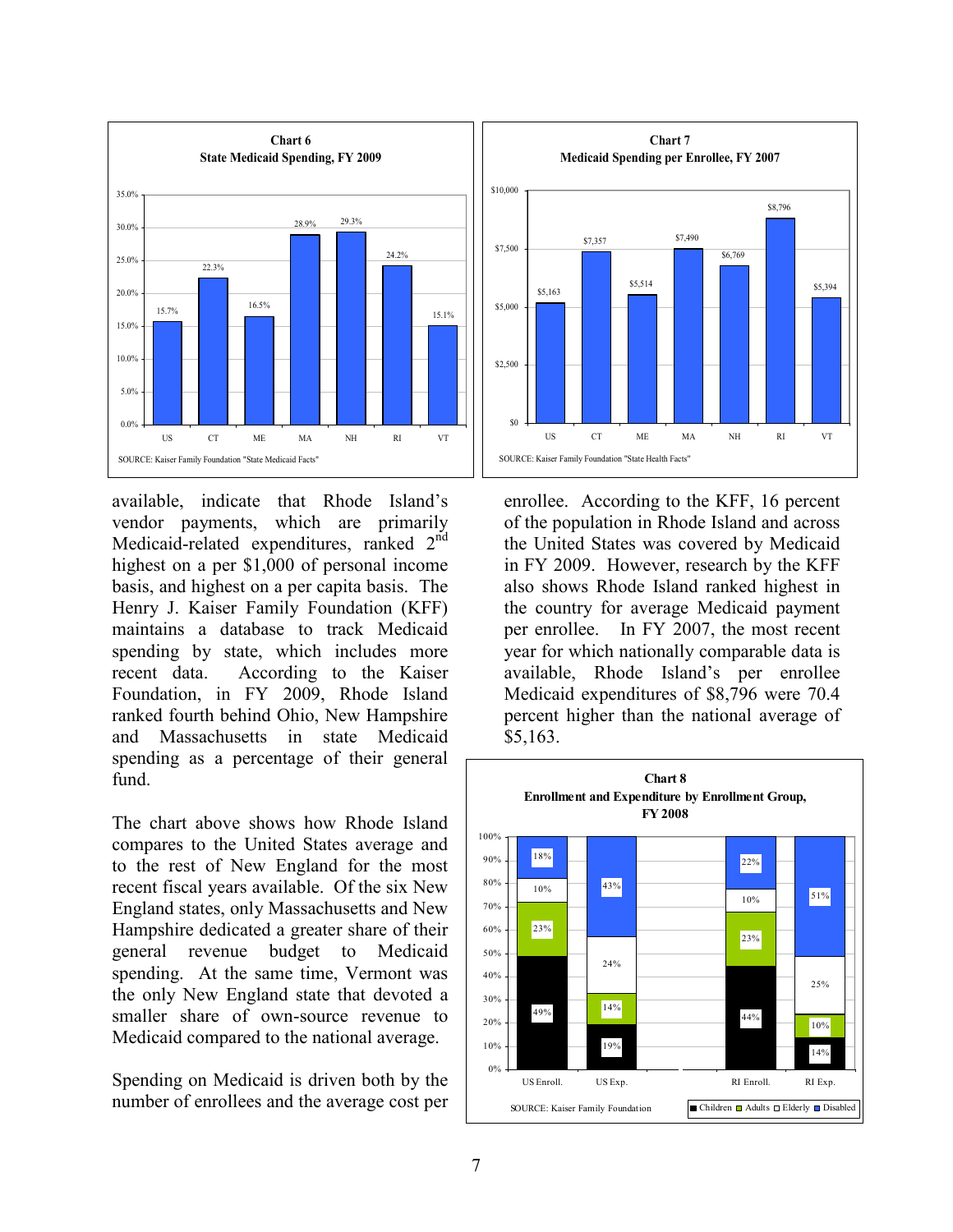Spending per enrollee is, in part, driven by the composition of the enrolled population and the share of expenditures devoted to each enrolled group. As shown on chart 8, the elderly and disabled populations accounted for approximately one-third of the enrolled population, but for over threequarters of total expenditures in Rhode Island in FY 2008. Nationally, the elderly and disabled population accounted for roughly one-quarter of the FY 2008 enrolled population and two-thirds of total Medicaid expenditures.

#### State Medicaid Changes

Although states have been somewhat limited with regard to changes to their Medicaid programs due to the terms of the enhanced Federal Medical Assistance Percentage (FMAP) in the ARRA, a number of states have taken actions in order to control Medicaid costs. The KFF notes that 36 states including DC made changes to provider rates including a payment freeze or cut. Thirty states made changes to pharmacy controls, affecting either utilization or cost control. Additional, statespecific changes include:

- *Connecticut*: Froze enrollment for Charter Oak, a state subsidized health care plan for uninsured adults.
- *Virginia*: Cut provider rate reimbursements and achieved savings of \$366.8 million for the FY 2010  $-$ 2012 biennium. The budget also made structural changes to programs that achieved savings in the long-run, such as eliminating all inflationary adjustments to reimbursement rates for Medicaid providers.
- Washington: Health and Recovery Services Administration eliminated 160 positions in the state Medicaid program.

### Rhode Island Expenditures

Between FY 2001 and FY 2012 (estimated), total Medicaid expenditures within the Department of Human Services (DHS), which represent the majority of Medicaidrelated spending, have more than doubled. Expenditures in this category are estimated to increase by \$865.0 million, or 107.7 percent by FY 2012. General revenue expenditures for medical assistance have similarly increased, growing by \$413.9

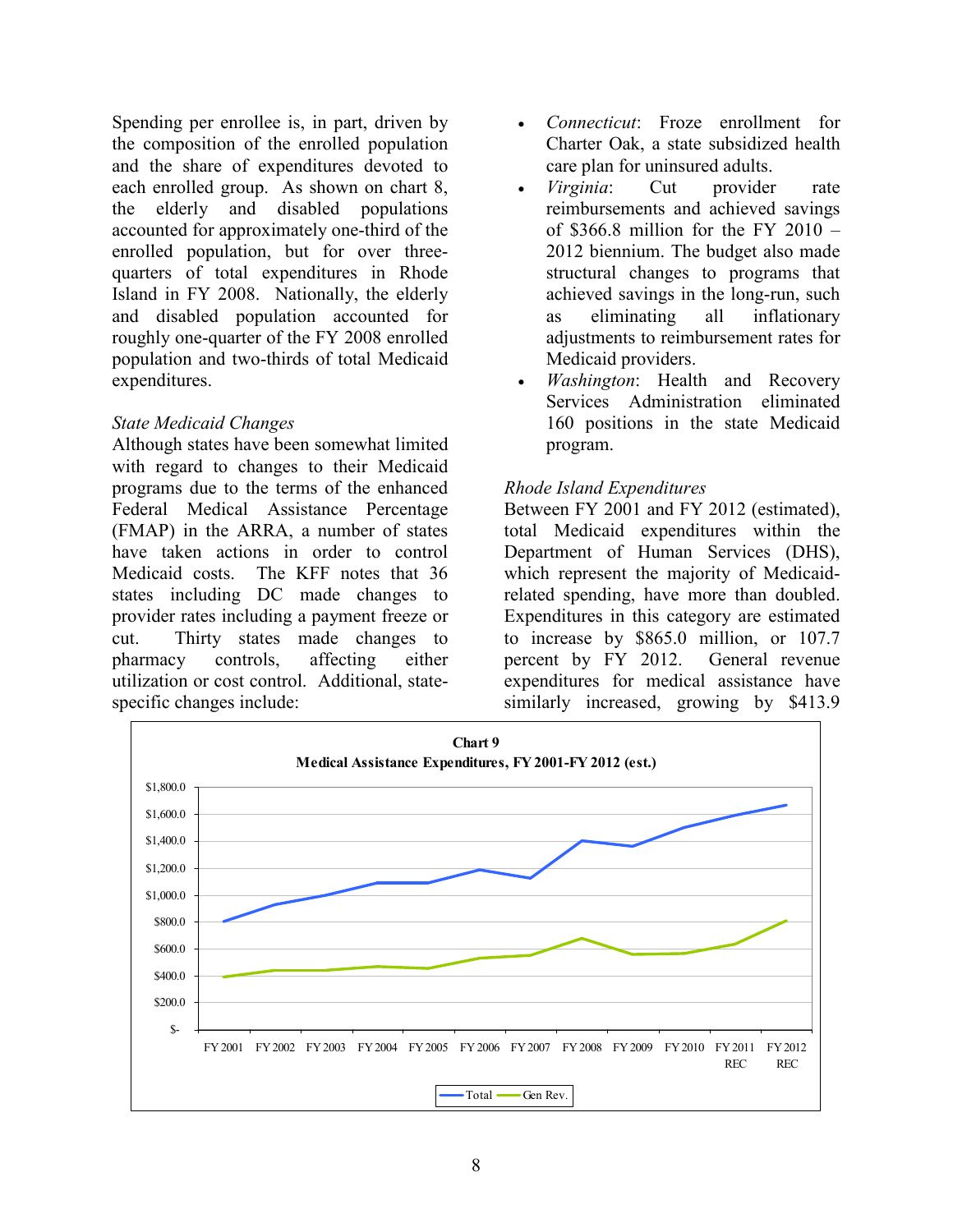million, or 105.5 percent over the time period.

The Caseload Estimating Conference, which meets biannually in May and November, estimates medical assistance expenditures. These estimates provide the basis for the Governor's budget submission and the final budget as enacted by the General Assembly. Table 3 shows actual and estimated medical assistance expenditures (NOTE: categorical medical assistance expenditures prior to FY 2008 are not comparable due to the inclusion of Rhody Health as a separate line item). The majority of medical assistance spending is for managed care, which is estimated to account for \$660.0 million (39.6 percent of the total) in FY 2012. Managed care also represents the largest share of the growth between FY 2011 and FY 2012 (estimated), accounting for 76.6 percent of the total one-year increase of \$75.7 million. Some of the growth in

| Table 3<br>FY 2008 - FY 2012 Medical Assistance Expenditures<br>(\$ in millions) |                                                               |                           |                           |                       |                      |  |  |
|----------------------------------------------------------------------------------|---------------------------------------------------------------|---------------------------|---------------------------|-----------------------|----------------------|--|--|
| <b>Medical Assistance</b>                                                        | FY 2012<br><b>FY11-12</b><br><b>FY 2008</b><br><b>FY 2011</b> |                           |                           |                       |                      |  |  |
| Program                                                                          | Actual                                                        | <b>Revised</b>            | <b>Estimated</b>          | Change                | $\%$                 |  |  |
| Hospitals*                                                                       | \$267.0                                                       | \$244.2                   | \$222.4                   | (\$21.8)              | $-9.1\%$             |  |  |
| Nursing Homes                                                                    | \$314.5                                                       | \$336.0                   | \$343.3                   | \$7.3                 | 2.1%                 |  |  |
| Home and Community Care                                                          | 18.3                                                          | 71.9                      | 79.0                      | 7.1                   | 9.9%                 |  |  |
| Subtotal                                                                         | \$332.8                                                       | \$407.9                   | \$422.3                   | \$14.4                | 3.5%                 |  |  |
| Pharmacy<br>Part D Clawback                                                      | \$42.8<br>40.2                                                | \$10.9<br>36.4            | \$11.3<br>46.5            | \$0.4<br>10.1         | 3.7%<br>27.7%        |  |  |
| Subtotal                                                                         | \$83.0                                                        | \$47.3\$                  | \$57.8\$                  | \$10.5                | 22.2%                |  |  |
| Managed Care<br>Rhody Health**<br>Other                                          | \$522.7<br>18.3<br>179.3                                      | \$602.0<br>176.0<br>115.0 | \$660.0<br>187.1<br>118.5 | \$58.0<br>11.1<br>3.5 | 9.6%<br>6.3%<br>3.0% |  |  |
| Subtotal                                                                         | \$720.3                                                       | \$893.0                   | \$965.6                   | \$72.6                | 8.1%                 |  |  |
|                                                                                  |                                                               |                           |                           |                       |                      |  |  |
| Total                                                                            | \$1,403.1                                                     | \$1,592.4                 | \$1,668.1                 | \$75.7                | 4.7%                 |  |  |
| Gen Rev                                                                          | \$678.9                                                       | 8633.3                    | \$806.0                   | \$172.8               | 27.3%                |  |  |

\* Includes DSH Payments

\*\* The Conference is now required to estimate Rhody Health as a separate line item

Source: RIPEC calculations based on May 2009 and November 2010 Caseload Estimating Conference data

managed care is related to shifting populations to managed care as a costsaving measure in other categories. Since FY 2008, nursing homes and communitybased care have increased at a slightly faster rate than managed care, growing by 26.9 percent compared to 26.3 percent growth in managed care. Three categories of expenditures have declined since FY 2008: hospitals, pharmacy, and "other". Together, these three categories represent a decrease in expenditures of almost \$140 million.

Given current revenue estimates and limitations, controlling growth in medical assistance programs appears to need to be a high priority. With the sunset of ARRA funding and accompanying Federal mandates, the State will have the opportunity to reform medical assistance programs without loss of federal aid. There are several methods of controlling rising medical assistance costs: reducing or

> freezing provider payments, eliminating or limiting benefits, controlling expansions, limiting prescription drugs, instituting higher copayments, expanding managed care, restricting community-based longterm care, restricting institutional long-term care and restricting eligibility.

> During FY 2011, Rhode Island took several measures to control rising costs in medical assistance programs. The budget achieved savings of \$1.0 million by establishing a cap for generic drugs dispensed to Medicaid enrollees receiving drugs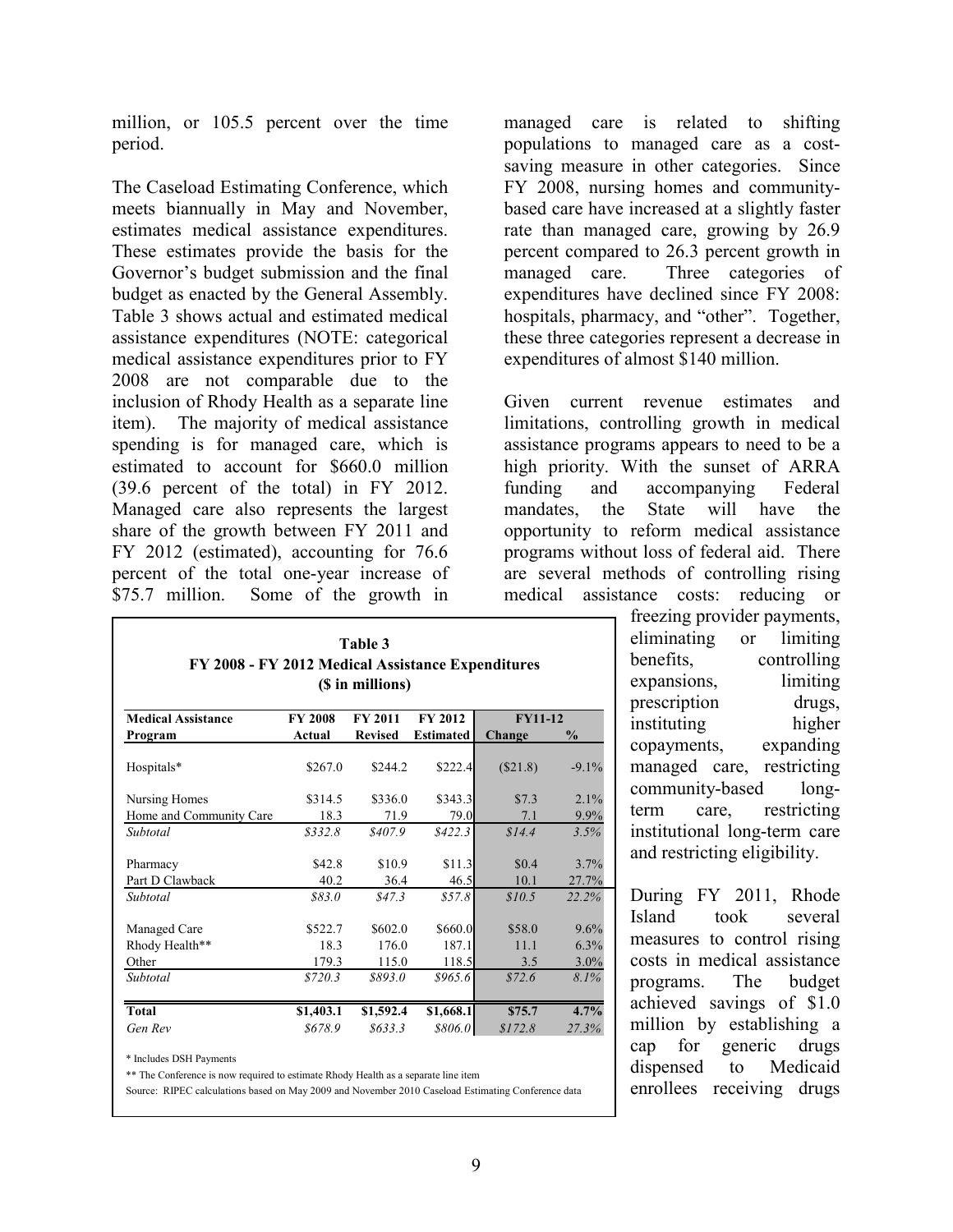through the fee-for-service system. The Budget also achieved savings by capping the outpatient rate paid to hospitals through managed care programs.

These efforts need to be continued to ensure that programs are affordable and maintainable. Review should focus on:

- What populations are the most costly?
- Are current levels of service sustainable?
- What are projected changes to cohorts if current levels are kept?
- Are such eligibility levels sustainable?
- How does new Federal legislation affect program levels?
- What is the state's plan to cope with continued growth in costs if current eligibility requirements are kept?
- What legislation and regulations are needed for implementing changes and what is the timeline?
- Are proposed changes realistic and can they be implemented within proposed timeframes?
- Are management practices used for controlling medical costs used by the insurance industry being used?



Personnel and state operating expenditures of \$2,295.3 million accounted for 29.2 percent of the FY 2011E all funds budget (31.5 percent of the general revenue budget) and are the second-largest category of spending. In recent years, the rate of growth in personnel and operating costs has slowed somewhat due to a series of changes to personnel, primarily relating to workforce reduction plans and changes to pension and retiree healthcare. At the same time, personnel-related expenditures, particularly benefits, represent an area in which additional structural changes are needed.

#### How Rhode Island Compares

The United States Census Bureau gathers information on employee salaries in all 50 states every March. The most recent data available is from the March 2009 survey. RIPEC calculations using this data suggest that, on average, Rhode Island state workers' pay is the second-highest in New England (behind Connecticut) and above the national average. On average, total pay as of March 2009 was \$4,999 per month



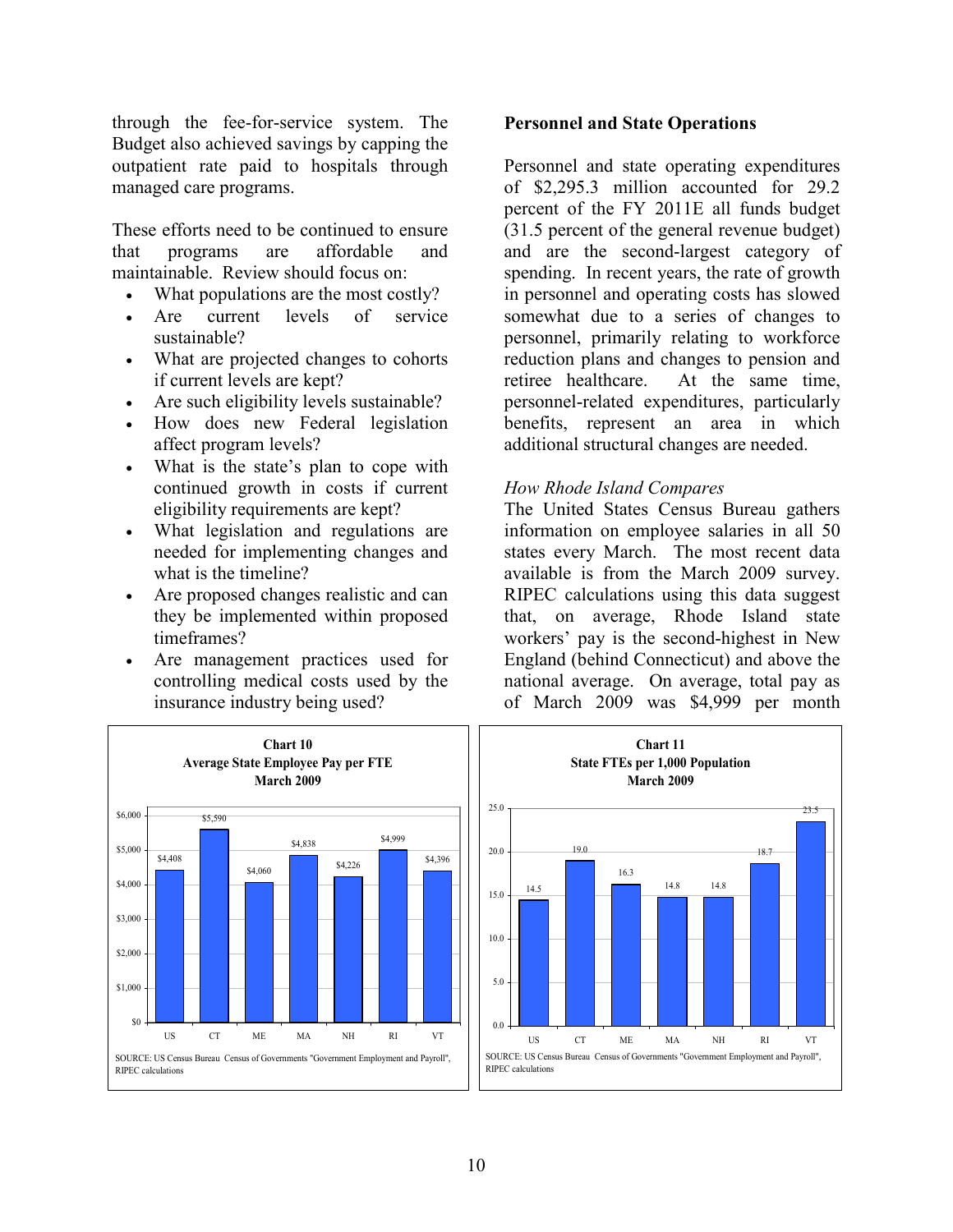(approximately \$60,000 per year) in Rhode Island, the  $6<sup>th</sup>$  highest average in the country. Nationally, average salaries per FTE were \$4,408 (approximately \$53,000 per year).

In addition to spending more per FTE, Rhode Island also has a higher level of state government FTEs when compared to the rest of the country. As shown on chart 11 as of March 2009, there were 18.7 FTEs per 1,000 of population in Rhode Island compared to a national average of 14.5 per 1,000 of population. Within New England, Rhode Island's FTEs as a share of the population were the  $3<sup>rd</sup>$  highest, behind Vermont (23.5) FTEs per 1,000 of population) and Connecticut (19.0 FTEs per 1,000 of population).

# State Personnel Changes

The Center on Budget and Policy Priorities (CBPP) estimates that 44 states made adjustments to their state workforce to balance the FY 2011 budget. Approximately 30 states, including Rhode Island, imposed furloughs or pay cuts for some employees and 25 states have implemented hiring freezes. The National Association of State Budget Officers (NASBO) notes that 24 states laid off state personnel in FY 2011. Of those states, 22 also reduced full-time positions in FY 2010. Other personnel-related state actions include:

- California: Requires a 2-5 percent pension contribution increase for employees, and certain contracts include an increased vesting period and prefunding of other postemployment benefits (OPEB).
- Delaware: Proposed reducing employee health costs by renegotiating the pharmacy contract for prescription drugs and maximizing prescription

drug rebates for a savings of \$5.1 million.

- Maryland: Established the Public Employees' and Retirees' Benefit Sustainability Commission to provide an external review of state funded pensions and post retirement benefits. Its findings and recommendations will be used in the 2011 session. The Budget decreased the state workforce by 0.9 percent, or 719.3 positions. State employees also have a 5-10 day furlough and service reduction requirement.
- Missouri: Requires new hires (after  $12/31/2010$ ) to contribute 4.0 percent to their retirement plan and increased out-of-pocket expenses related to employer-provided healthcare plans.

# Rhode Island Expenditures

Between FY 2001 and the FY 2011 enacted budget, total state personnel costs increased by \$498.1 million, or 42.5 percent (22.5 percent adjusted). The majority of state personnel expenditures are for salaries and benefits, which accounted for 80.4 percent of total FY 2011 enacted personnel costs. The FY 2011E budget provides for \$1,343.3 million in salary and benefit expenditures. Over the ten-year time period, the cost per funded FTE position increased from \$58,286 per FTE to \$90,598 per FTE, an increase of 55.4 percent. On an adjusted basis, the cost per FTE increased 29.5 percent. Part of the increase per FTE expenditures is related to reductions in overall FTEs. However, even if the overall level of FTEs had remained constant, per FTE expenditures would have increased by 42.6 percent between FY 2001 and FY 2011E (18.8 percent adjusted).

Benefits appear to be the largest cost driver in terms of overall growth during this time period. Since FY 2001, total salaries and benefits have increased approximately 30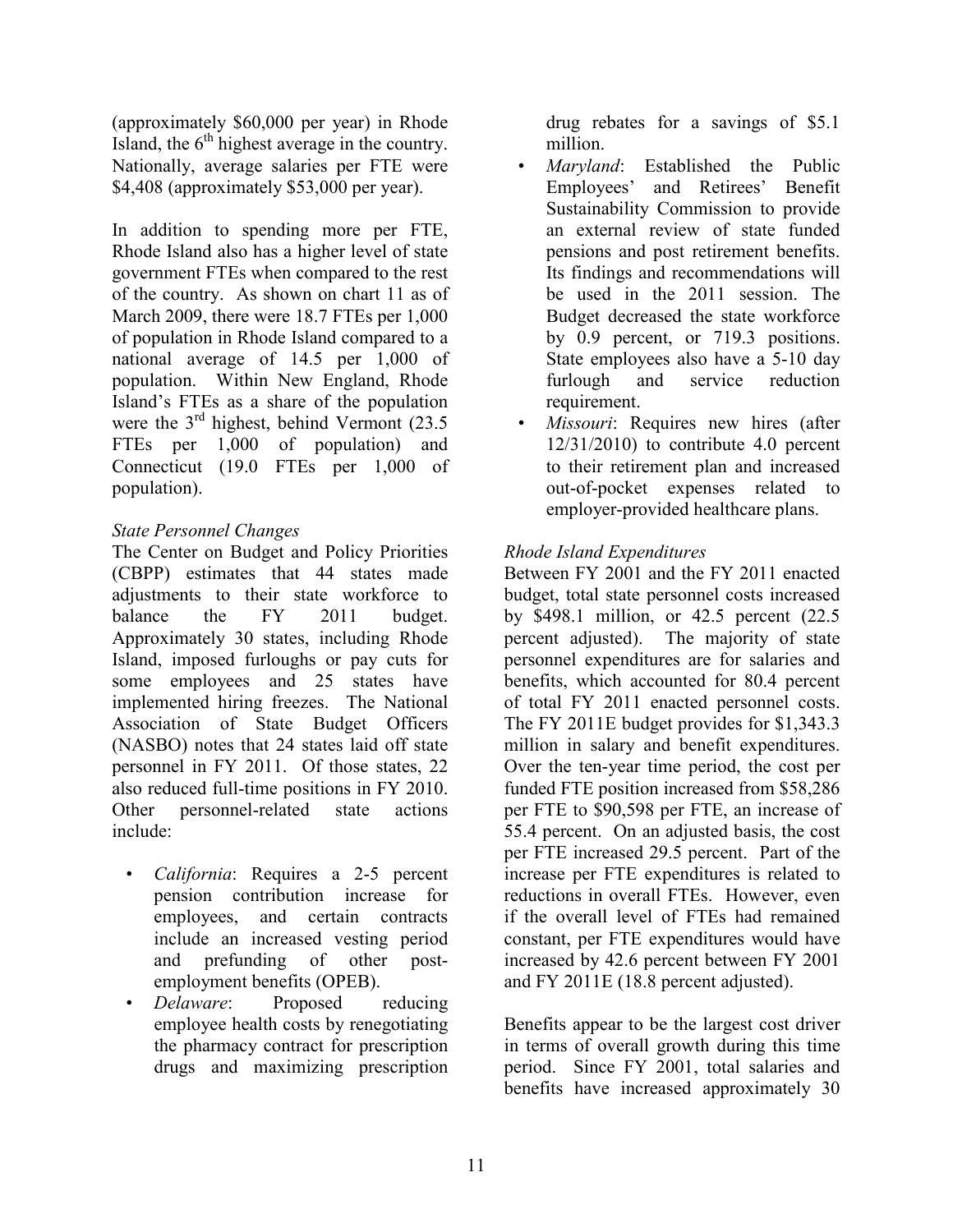| (Millions)<br>Net Salaries<br>\$<br>Uncompensated Leave<br>Adjustment for Temp<br>Overtime<br>Retirement<br>Medical | Actual<br>723.2<br>(73.0)<br>57.0 | \$            | <b>Enacted</b><br>933.7<br>(18.6) | $\mathcal{S}$     | Change<br>210.6 | Percent<br>29.1% |
|---------------------------------------------------------------------------------------------------------------------|-----------------------------------|---------------|-----------------------------------|-------------------|-----------------|------------------|
|                                                                                                                     |                                   |               |                                   |                   |                 |                  |
|                                                                                                                     |                                   |               |                                   |                   |                 |                  |
|                                                                                                                     |                                   |               |                                   |                   |                 |                  |
|                                                                                                                     |                                   |               | (70.4)                            |                   | 2.6             | $-3.5\%$         |
|                                                                                                                     |                                   |               | 51.7                              |                   | (5.3)           | $-9.3%$          |
|                                                                                                                     | 60.7                              |               | 147.9                             |                   | 87.2            | 143.6%           |
|                                                                                                                     | 105.4                             |               | 159.6                             |                   | 54.2            | 51.4%            |
| Retiree Health*                                                                                                     |                                   |               | 52.2                              |                   | 52.2            |                  |
| Other Benefits/Payroll**                                                                                            | 68.7                              |               | 87.3                              |                   | 18.5            | 27.0%            |
| $\mathcal{S}_{0}$<br>Salaries & Benefits                                                                            | 942.0                             | $\mathcal{S}$ | 1.343.3                           | $\mathcal{S}$     | 401.3           | 42.6%            |
| <b>Funded FTE Positions</b>                                                                                         | 16,161.7                          |               | 14,827.6                          |                   | (1,334.1)       | $-8.3%$          |
| <b>Average Cost Per FTE</b>                                                                                         | \$58,286                          |               | \$90,598                          |                   | \$32,312        | 55.4%            |
| Other Payroll Costs***<br>\$                                                                                        | 98.8                              | \$            | 104.0                             | $\mathbf S$       | 7.4             |                  |
| <b>Purchased Services</b>                                                                                           | 131.4                             |               | 222.9                             |                   | 91.5            | 69.7%            |
| S<br>Other Personnel                                                                                                | 230.2                             | S             | 326.9                             | $\mathcal{S}_{0}$ | 96.7            | 42.0%            |
| <b>Total Personnel Costs</b><br>\$                                                                                  | 1,172.2                           |               | \$1,670.4                         | $\mathbf S$       | 498.1           | 42.5%            |

percent (32.8 percent excluding furlough days); however, benefits during this time grew at almost three times the rate of salaries, increasing by over 90 percent. As a share of the total personnel budget, salaries accounted for 39.1 percent of the total unadjusted growth between FY 2001 and the FY 2011 enacted budget when the savings from the furlough days were included (42.8 percent of total growth when the savings are excluded). Benefit growth accounted for 42.6 percent of the \$498.1 million increase in total personnel spending.

A number of personnel changes were made in the FY 2011E budget including furlough days, salary COLAs and additional restrictions to pensions. The FY 2011 enacted budget also authorized 35.6 fewer FTEs than the enacted FY 2010 budget. These changes are explained in greater detail below:

- Furlough days: Each employee is required to take four payroll reduction days in FY 2011. In exchange, employees will accrue one and one-quarter additional days of paid leave, which may be taken in any subsequent pay period or as a cash payment upon the end of their employment. This change resulted in an estimated savings of \$18.6 million from all sources.
- COLAs: The cost-of-living adjusted for state employees was delayed from July 1, 2010 to January 1, 2011 for approximately \$9 million in savings from all sources.
- Pensions: The FY 2011E budget limited retiree cost of living adjustments to the first \$35,000 of pension benefits, indexed to the lesser of inflation or 3.0 percent. This

resulted in estimated savings of \$18.5 million (\$16.0 million from general revenues).

### Issues to Consider

As the Governor and General Assembly continue to evaluate the effects of benefit costs on the State and local levels they should consider the following:

- Are current benefits sustainable?
- Are there additional cost-control measures that could be implemented, particularly with regard to medical expenditures?
- What are the future budgetary implications of not fully funding OPEB obligations?
- Are State and local pension systems adequately funded and have they performed as expected?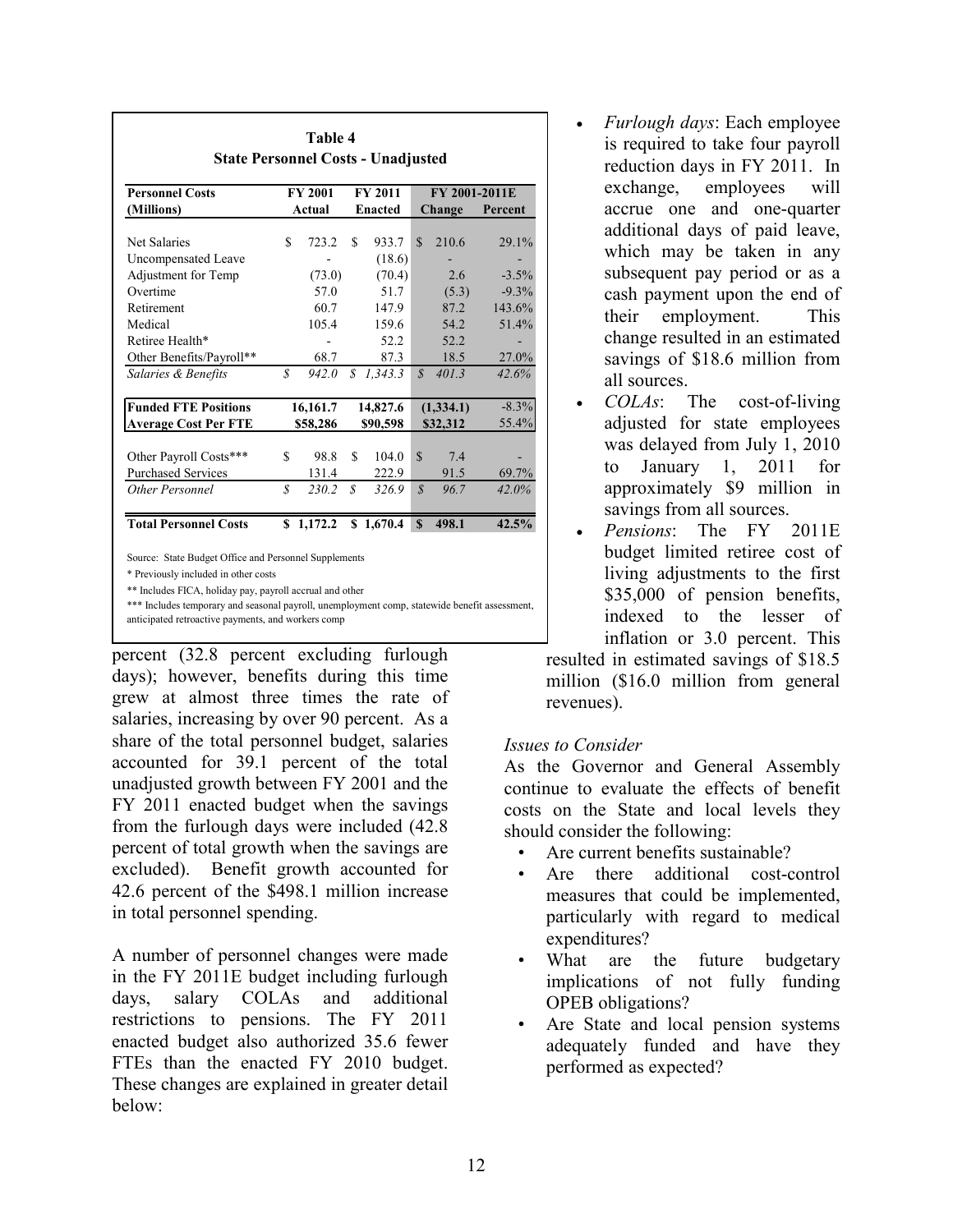- Should a defined contribution or hybrid plan be initiated for new employees with conversion opportunities for existing employees?
- Should savings from changes be reinvested into the pension system to further lower out-year costs, or used to fund other expenditures as is current practice?

To limit the effects of rising costs per position, the administration should examine personnel levels and individual jobs functions in an effort to streamline government. It should initiate a staffing model that accounts for long-term personnel needs beginning with an examination of current staffing levels in each department against anticipated needs based on administration policies. The Department of Administration should institute this review process, asking the following questions to assess need for each position:

- Does the position meet the job description?
- Are there ways to consolidate or streamline job function?
- Do the responsibilities match the position level?
- Is the service necessary to state government?
- Is the service performed in the right department/agency?

The State's ability to control the rate of growth in future personnel costs depends on the implementation of a personnel reform agenda that targets specific cost drivers. Although current FTEs are below FY 2002

levels, total personnel costs have increased. A personnel review must target the State classification system; examine the possibility of a defined contribution plan for future employees; and negotiate aspects of the collective bargaining agreement that will result in long-term savings. Most importantly, the State should look toward the creation of a personnel system that places greater emphasis on performance in all types of human resource decisions. With a new administration and new policies, the State has the ability to seek structural changes that will have long-term implications on the cost structure of State personnel.

# Local Aid and Education

FY 2011E local aid totals \$1,053.9 million, 1.5 percent more than FY 2001 expenditures of \$1,038.2 million. Although local aid has grown slower than all other budget categories over the past decade, expenditure growth in this category has not been linear, increasing through FY 2008 and decreasing over the past three fiscal years. Recent changes to local aid have put increased

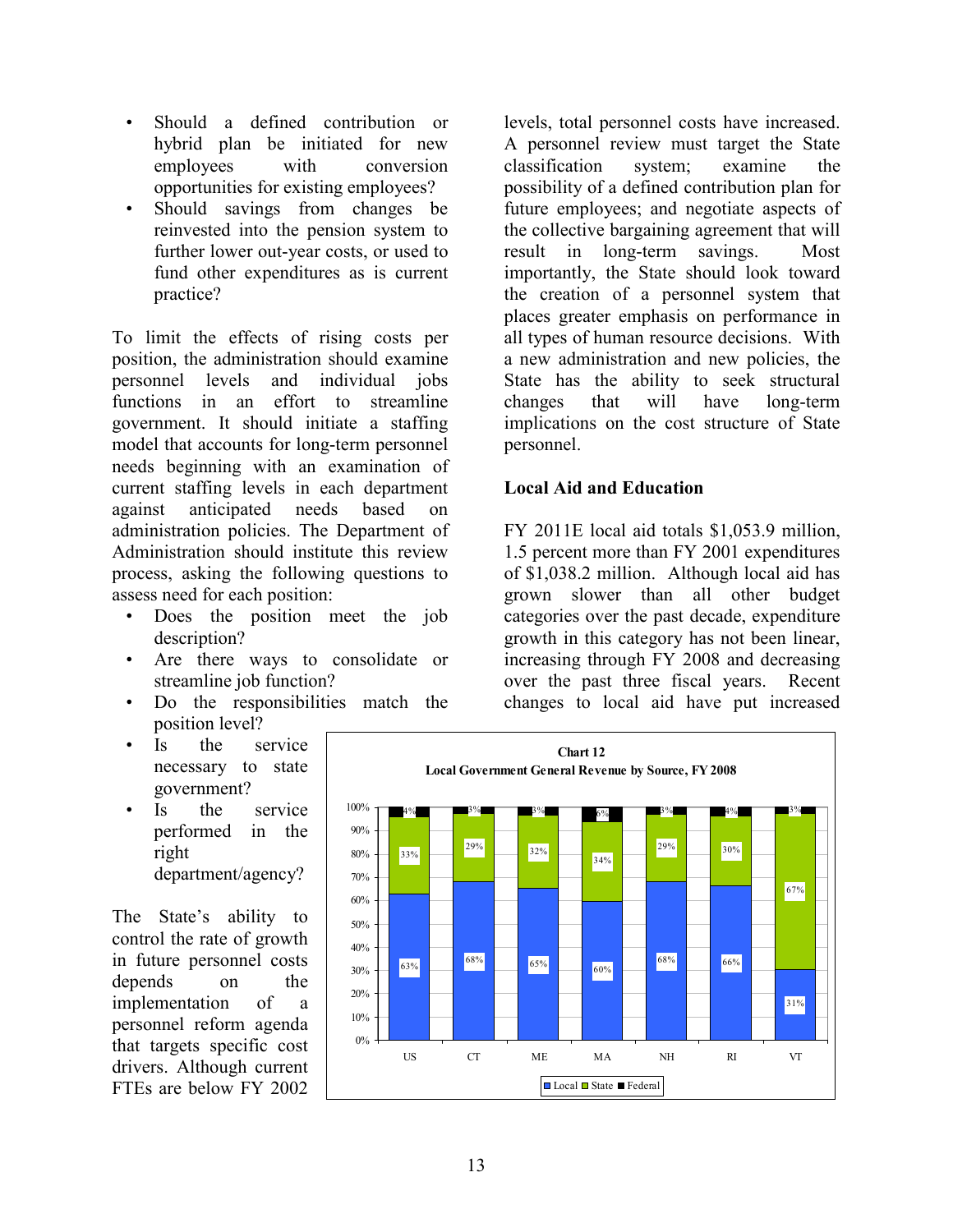pressure on local governments to balance their budgets without relying on significant increases in property taxes.

### How Rhode Island Compares

Based on the most recent nationally comparable data, FY 2008 local revenue sources in New England were roughly the same as the national average, with the exception of Vermont. While

Massachusetts and Vermont were the only states in the region where state funding accounted for a greater share of total revenues, in general, local own-source funds represented approximately two-thirds of all local revenues throughout the country and region. One should note, however, that revenues as shown do not reflect Rhode Island's recent cuts to local aid. If no other changes were made to local revenues aside from the recent deductions in state aid, state sources would represent approximately 26 percent of total local revenues.

Education represents the largest source of local expenditures in Rhode Island and throughout the country. In general, New England states tend to rely more on local aid to support education expenditures as shown on chart 13. Nationally, 43.5 percent of FY 2008 education revenues came from local sources, compared to 52.3 percent in Rhode Island. Similarly, 48.3 percent of education revenues in FY 2008 came from state governments nationally, compared to 39.9 percent in Rhode Island.



#### State Changes to Local Aid

The National Conference of State Legislatures (NCSL) notes that a number of states included cuts to state aid in their FY 2011 enacted budgets. Most governments that cut local aid either cut a specific dollar amount or a percentage. However, some governments also pulled state support for specific initiatives or programs, such as transportation assistance, funding for housing prisoners, or fiscal support for school instructional days.

Based on an analysis by the CBPP, at least 34 states and the District of Columbia have cut aid to K-12 education. For example:

- *Arizona*: reduced or eliminated funding for preschool programs, allday kindergarten, charter schools, and classroom supplies.
- Colorado: cut state support for education by approximately 5 percent compared to the prior year (roughly \$400 per student).
- Missouri: reduced funding for K-12 transportation programs by almost 50 percent.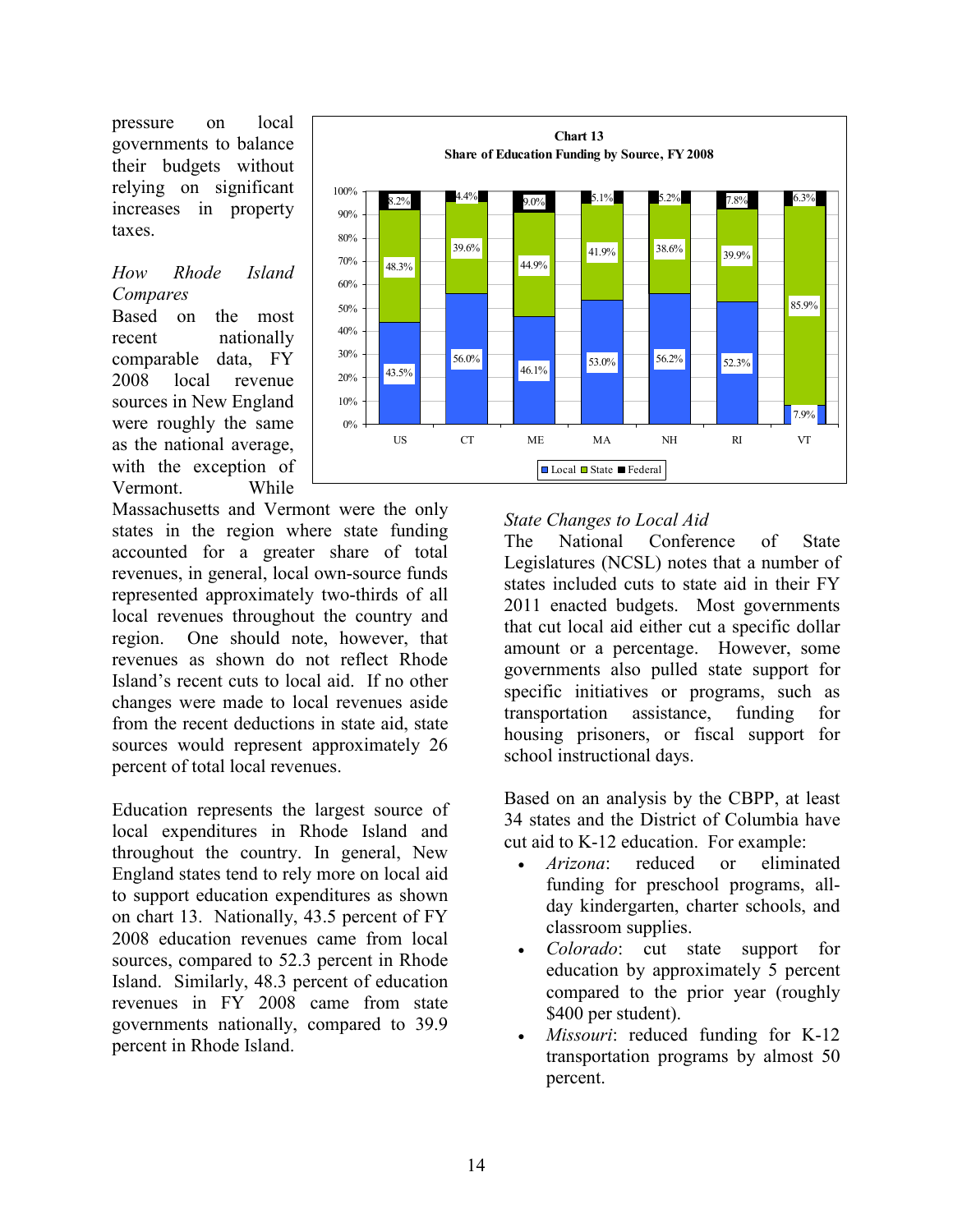• Washington: suspended funding for class-size reduction programs and professional development.

#### Rhode Island Expenditures

Enacted FY 2011 state aid to local government of \$893.2 million represents approximately 30 percent of total general revenue expenditures. The majority of the expenditures – \$832.9 million or 93.3 percent – are dedicated to education, primarily direct

education aid. The remainder, \$60.2 million is for aid to municipal governments such as the payment in lieu of taxes (PILOT) program, distressed communities aid, and the remainder of the excise tax program phase-out aid. Total local aid expenditures

| <b>State Aid to Local Government</b> |                  |         |            |            |  |  |  |
|--------------------------------------|------------------|---------|------------|------------|--|--|--|
| <b>Major State Aid Program</b>       | FY 2001 FY 2011E |         | 2001-2011E |            |  |  |  |
|                                      |                  |         | Change     | %          |  |  |  |
| <b>Education Aid</b>                 |                  |         |            |            |  |  |  |
| Direct Education Aid*                | \$560.0          | \$632.5 | \$72.6     | 13.0%      |  |  |  |
| <b>Teacher Retirement</b>            | 36.0             | 75.6    | 39.6       | 110.1%     |  |  |  |
| School Housing Aid                   | 30.8             | 70.8    | 40.0       | 130.0%     |  |  |  |
| Met School                           | 2.0              | 13.0    | 11.0       | 557.9%     |  |  |  |
| Direct Charter School Aid            | 3.8              | 37.8    | 34.0       | 898.7%     |  |  |  |
| Other Aid**                          | 6.3              | 3.2     | (3.1)      | $-49.1%$   |  |  |  |
| Subtotal - Education Aid             | \$638.8          | \$832.9 | \$194.1    | 30.4%      |  |  |  |
| Municipal Aid                        |                  |         |            |            |  |  |  |
| General Revenue Sharing              | \$33.5           | \$0.0   | $(\$33.5)$ | $-100.0\%$ |  |  |  |
| Excise Tax Phase-out                 | 76.6             | 10.0    | (66.6)     | $-86.9%$   |  |  |  |
| PILOT                                | 17.6             | 27.6    | 10.0       | 56.6%      |  |  |  |
| Distressed Communities Aid           | 7.3              | 10.4    | 3.1        | 42.4%      |  |  |  |
| Other Aid***                         | 10.4             | 12.3    | 1.9        | 18.3%      |  |  |  |
| Subtotal - Municipal Aid             | \$145.4          | \$60.2  | (S85.1)    | $-58.6%$   |  |  |  |
| <b>Total State Aid</b>               | \$784.2          | \$893.2 | \$109.0    | 13.9%      |  |  |  |

Table 5

Source: RIPEC calculations based on State and House Fiscal Staff Budget Documents

\*Includes direct education aid, indirect charter aid, Central Falls, and all categorical funds except those specifically noted elsewhere.

\*\* Includes progressive support and intervention, Hasbro hospital, school visit, RIDE professional dev., textbook loans, school breakfast, and telecomm access funds.

\*\*\* Includes state library aid, statewide reference library resource grant, library construction reimbursement, municipal police incentive pay, municipal fire incentive pay, and the property revaluation program.



increased through FY 2008, largely due to growth in the car tax exemption and education aid. The elimination of general revenue sharing and the state reimbursement for the motor vehicle excise tax account for almost all of the reduction in local aid from its peak in FY 2008.

> Since FY 2001, education aid has increased by \$194.1 million, or 30.4 percent (8.7 percent adjusted). The largest component of this growth has been direct education aid, which increased by \$72.6 million over the ten-year period. However, direct education aid had the slowest rate of growth during this time and actually declined when expenditures are considered on an adjusted basis. The fastest growing component of education aid during this time has been direct charter school aid. Fiscal support for charter schools increased by \$34.0 million and accounted for 17.5 percent of the total growth in education aid over the decade. Teacher retirement and school housing aid expenditures more than doubled during this time period, each growing by approximately \$40 million.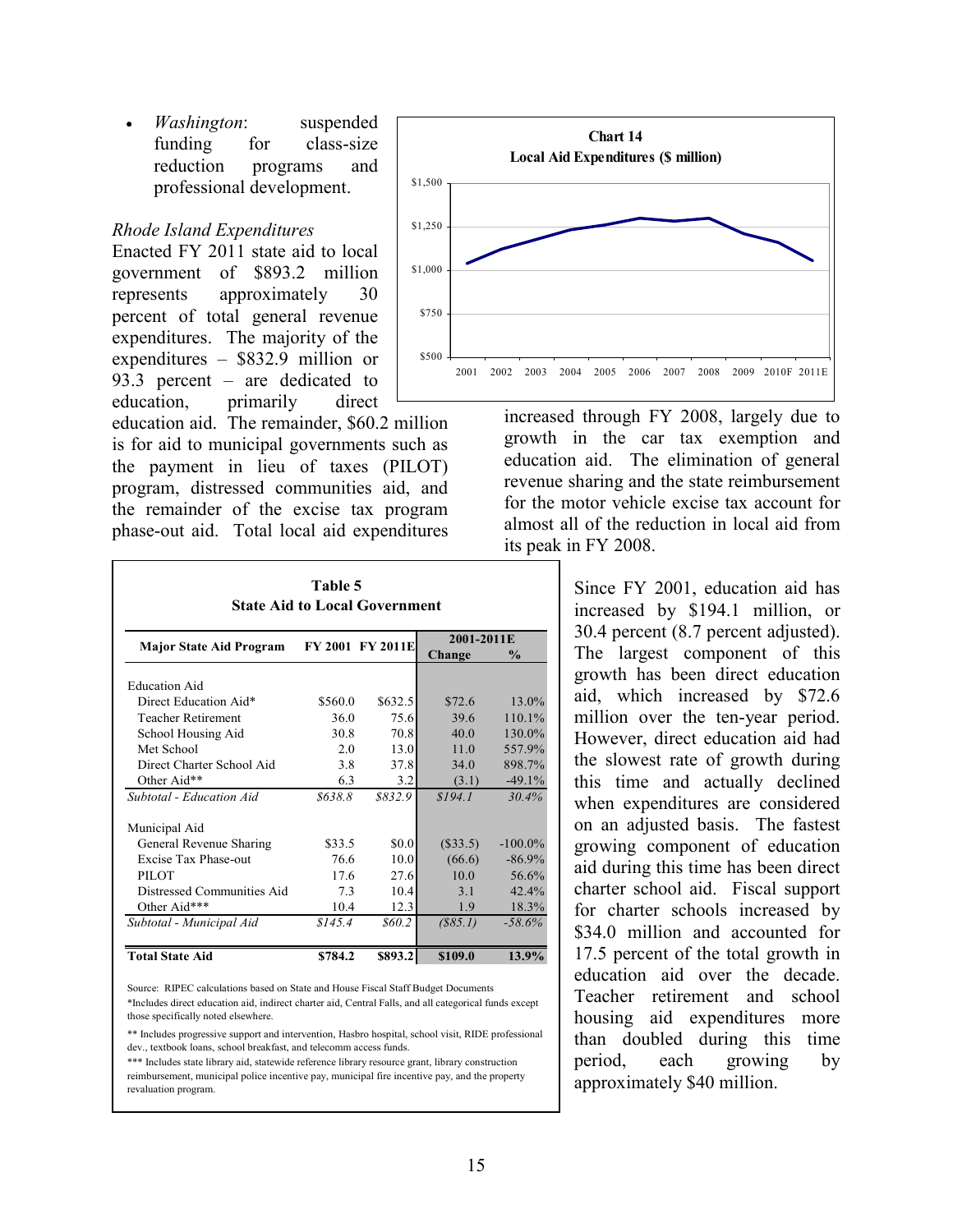Municipal aid has declined by \$85.1 million, or 58.6 percent, since FY 2001 when direct aid to municipal governments totaled \$145.4 million. As noted above, the majority of this decline is related to the elimination of both general revenue sharing and the state reimbursement to municipal governments for the motor vehicle excise tax phase-out. The general revenue sharing program was reduced in FY 2009, from \$55.1 million to \$25.0 million, and was eliminated in the FY 2010 budget. Prior to FY 2011, replacement aid to local governments for the car tax phase-out represented the fastest growing – and most significant portion – of local aid. Since FY 2008, changes to the program include freezing the exemption at \$6,000, reducing the reimbursement rate to 98.0 percent of the calculated reimbursement, and reducing the reimbursement to \$500.

### Issues to Consider

Due to out-year projections of growing structural deficits at the State level it is likely that future cuts to local aid will be considered. The effects of declining state aid on municipal budgets could be compounded by slower growth in property tax collections due to declining property values. As such, the State must work closely with local cities and towns to better understand the pressures on municipal budgets.

The incoming administration should develop a comprehensive policy to predictably and equitably distribute state aid and work to limit unforeseen cuts. Changes to local aid work best when cities and towns have budgeted appropriately for out-years. In addition, cities and towns must possess the tools to make fundamental changes to their cost structure to compensate for declining revenues. The State, through the General Assembly, can assist by empowering municipalities and providing the budget autonomy needed to better manage expenditures. State government should examine how it can help cities and towns do the following:

- Enable and empower management in collective bargaining agreements;
- Joint purchase of healthcare to leverage economies of scale; and
- Consolidate and regionalize services to reduce costs.

# RIPEC Comments

As the national economy emerges from the recession, the need for Rhode Island to rectify its structural deficit is imperative if the State is to grow and attract new investment. Rhode Island will be well positioned to take full advantage of the looming recovery if it demonstrates sound fiscal management by balancing the State's budget in the short- and long-term.

Although the current fiscal year appears to be balanced, the State faces a FY 2012 budget gap of approximately \$300 million, which is projected to increase to \$375 million by FY 2016. State budgets with projected out-year deficits have become a common event in Rhode Island's fiscal landscape, inhibiting the State's ability to make strategic decisions that will stimulate economic growth, support a predictable basic services system and provide funding for long-term investments. In order to achieve these goals, the State must adopt a structural response to the current fiscal situation. Such a task requires taking a comprehensive view of the budget process which should address a number of critical questions for sound budgeting:

(1) Do recurring revenues fund ongoing expenditures? To monitor this process, the Budget Office should maintain five-year